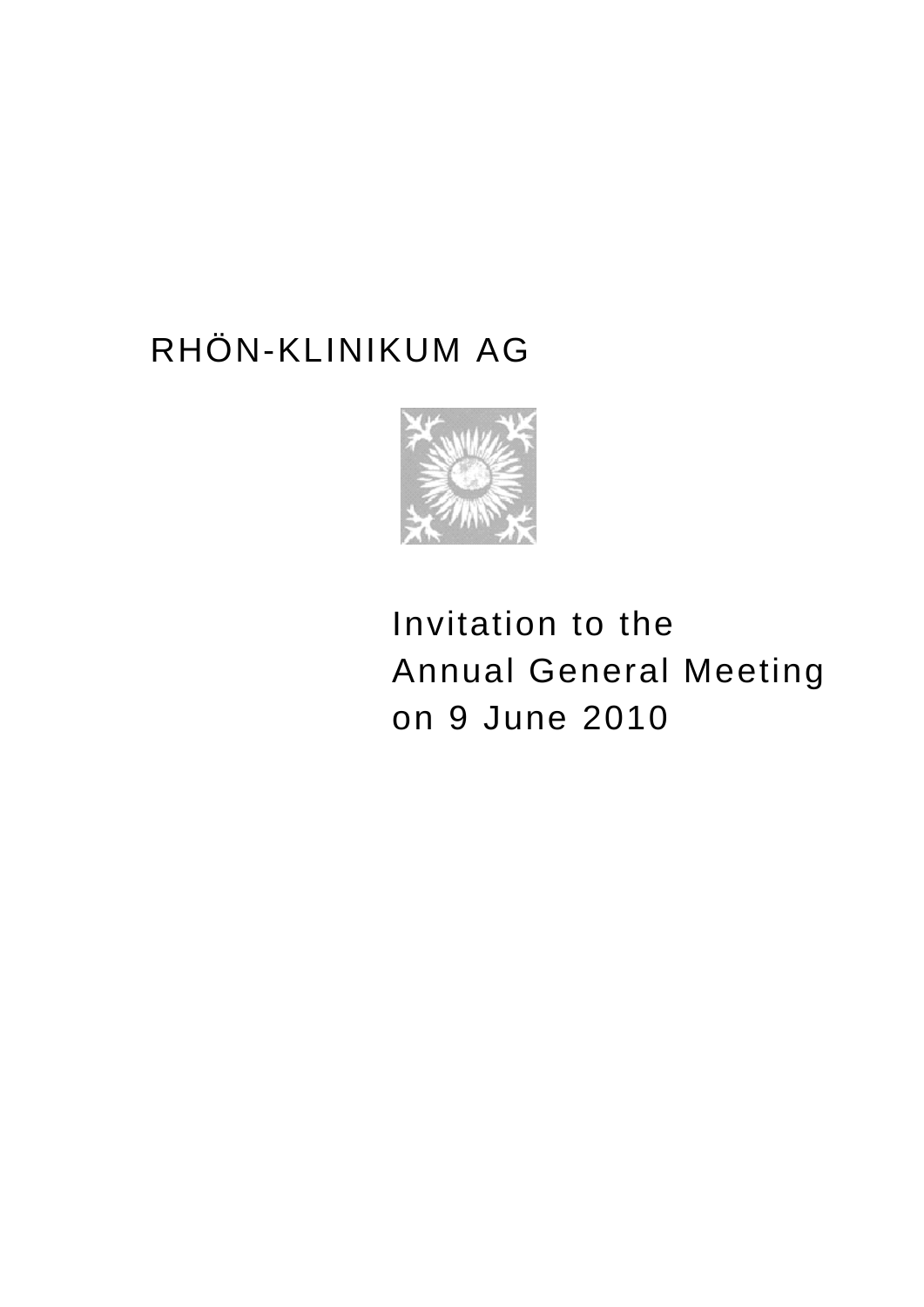## **RHÖN-KLINIKUM AG Salzburger Leite 1 97616 Bad Neustadt a. d. Saale Germany**

ISIN No. DE0007042301 German Securities Code 704230

We hereby invite our shareholders to attend the

## **Annual General Meeting of RHÖN-KLINIKUM Aktiengesellschaft**

which will be held on

#### **Wednesday, 9 June 2010, 10.00 a.m.,**

at the Jahrhunderthalle Frankfurt, Pfaffenwiese, 65929 Frankfurt am Main, Germany.

#### **AGENDA**

**1. Presentation of the approved Annual Financial Statements and the Consolidated Financial Statements for the year ended 31 December 2009, as well as the Management Reports on the situation of the Company and of the Group for the financial year 2009 (including the notes on the disclosures pursuant to Sections 289 (4) and (5), 315 (4) of the German Commercial Code (***Handelsgesetzbuch, HGB***), respectively, for the financial year 2009) and the Report of the Supervisory Board for the financial year 2009.** 

The shareholders may inspect the aforementioned documents as well as the dividend proposal of the Management Board from the date of convening the Annual General Meeting on the Company's premises in D-97616 Bad Neustadt a. d. Saale, Salzburger Leite 1. On request, every shareholder will be provided with a copy of these documents without delay and free of charge. The documents will also be displayed for inspection at the Annual General Meeting and are made available on the internet homepage of the Company at http://www.rhoen-klinikum-ag.com/agm from the date of convening of the Annual General Meeting.

The above documents shall be made available at the Annual General Meeting. They will be explained by the Management Board and – as regards the Report of the Supervisory Board – by the chairman of the Supervisory Board in the course of the Annual General Meeting. In accordance with the relevant statutory provisions, no resolution on this Agenda Item will be passed. The Supervisory Board has approved the Annual Financial Statements prepared by the Management Board and the Consolidated Financial Statements on 27 April 2010. The Annual Financial Statements are thus adopted.

#### **2. Resolution on the appropriation of the net distributable profit**

The Annual Financial Statements of RHÖN-KLINIKUM Aktiengesellschaft for the year ended 31 December 2009 as prepared by the Management Board, as approved by the Supervisory Board and thus adopted as a consequence, disclose a net distributable profit in the amount of € 41,469,600.00. The Management Board and the Supervisory Board propose

that a portion of the net distributable profit in the amount of  $641,462,400.00$ 

be appropriated for distribution of a dividend of  $\epsilon$  0.30 per no-par value share with dividend entitlement (DE0007042301)

and to carry forward to new account the remaining amount of  $\epsilon$  7,200.00.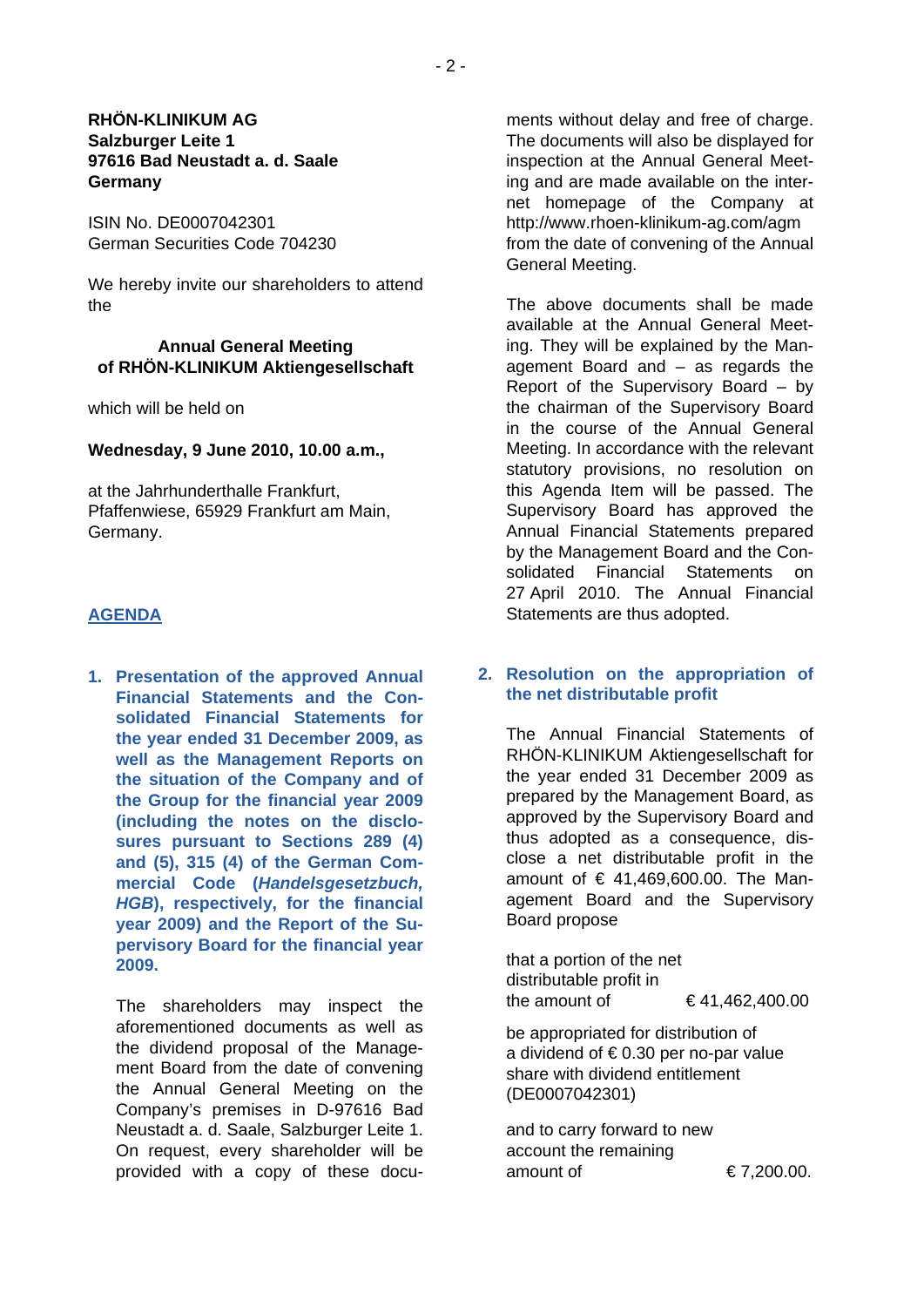**3. Resolution on formal approval of the actions of the members of the Management Board for the financial year 2009** 

For the financial year 2009, the Management Board and the Supervisory Board propose that formal approval be granted to the members of the Management Board in office in financial year 2009 for their actions.

## **4. Resolution on formal approval of the actions of the members of the Supervisory Board for the financial year 2009**

For the financial year 2009, the Management Board and the Supervisory Board propose that formal approval be granted to the members of the Supervisory Board officiating in financial year 2009 for their actions.

#### **5. Resolution on the approval of the remuneration system for the members of the Management Board**

The German Act on the Appropriateness of Executive Remuneration (*Gesetz zur Angemessenheit der Vorstandsvergütung,* VorstAG) has made it possible for the Annual General Meeting to resolve on the approval of the remuneration system for the members of the Management Board (Section 120 (4) of the German Stock Corporation Act (*Aktiengesetz*, "**AktG**")). The remuneration system for the members of the Management Board of the Company is described in detail in the Remuneration Report which has been published in the Annual Report 2009 as a part of the Corporate Governance Report.

The Management Board and the Supervisory Board propose that the remuneration system be approved.

#### **6. Election of the statutory auditor for the financial year 2010**

The Supervisory Board proposes that the Annual General Meeting 2010 elects **PricewaterhouseCoopers Aktiengesellschaft Wirtschaftsprüfungsgesellschaft**, Frankfurt am Main, as auditors for the Annual Financial Statements of the AG and the Consolidated Financial Statements for the financial year 2010 as well as for a review of the interim financial statements for the first half year 2010.

## **7. Resolution on a new authorisation to purchase and use treasury shares pursuant to Section 71 (1) No. 8 AktG as well as on the exclusion of subscription rights**

The Company may only purchase treasury shares based on an authorisation by the Annual General Meeting, except where such purchase is expressly permitted by law. Since the authorisation granted by virtue of the resolution of the Annual General Meeting on 10 June 2009 expires on 9 December 2010, the Annual General Meeting will be asked to resolve a new authorisation to purchase treasury shares. Pursuant to Section 71 (1) No. 8 AktG, as amended by the German Act Implementing the Shareholder Rights Directive (*Gesetz zur Umsetzung der Aktionärsrechterichtlinie,*  ARUG), an authorisation may now be granted for a period of up to five years. It is proposed to make use of this option. This new option, however, does not include a change in the scope of the authorisation.

The Management Board and the Supervisory Board therefore propose to resolve as follows:

a) The authorisation to purchase treasury shares granted by resolution of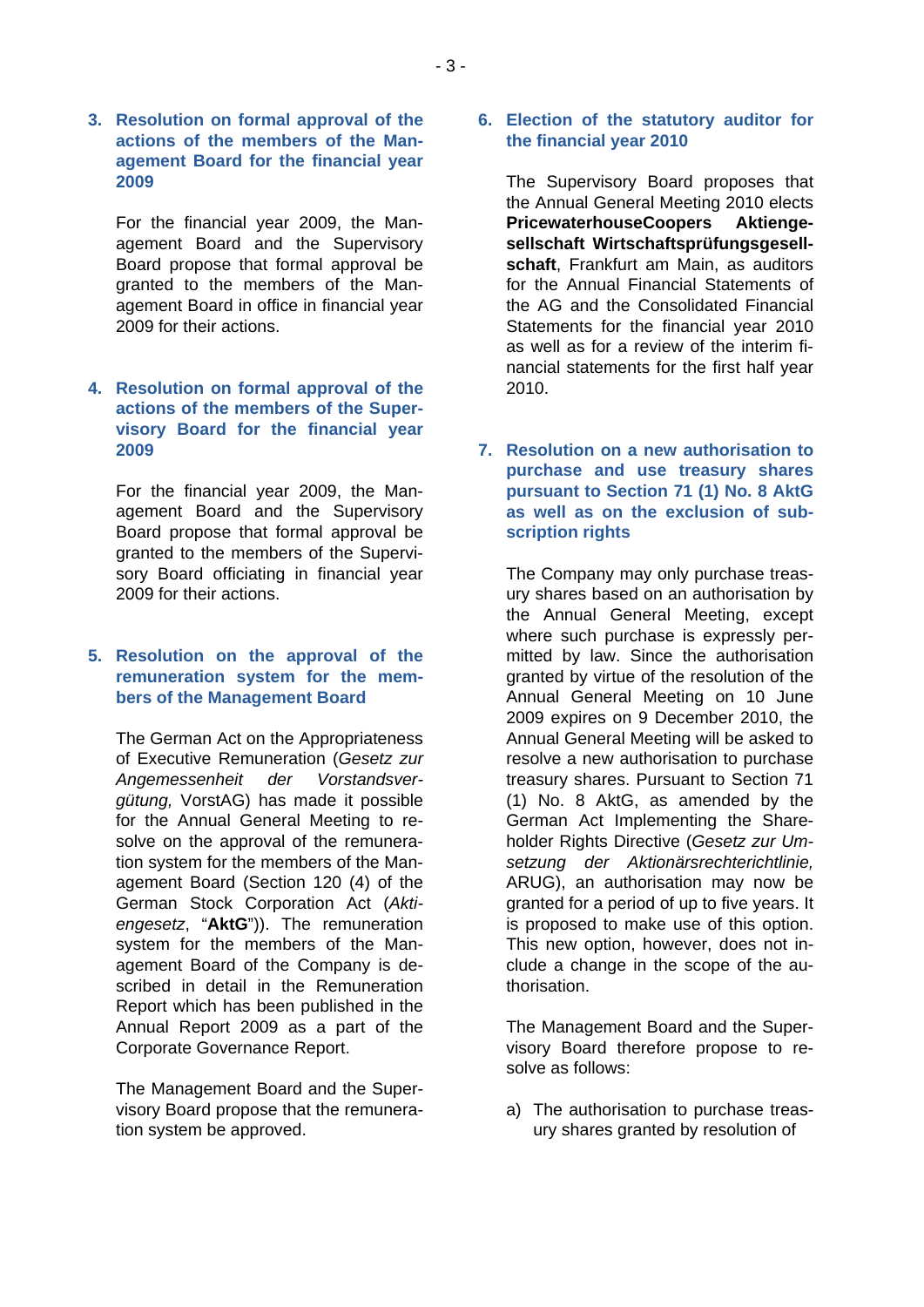the Annual General Meeting on 10 June 2009 is revoked upon the following authorisation taking effect.

- b) The Management Board is authorised, subject to the consent of the Supervisory Board, to purchase treasury shares up to a total amount equal to no more than 10% of the present registered share capital until 8 June 2015. Repurchases may be effected on the stock market or by way of a purchase offer to all shareholders.
	- (1) If repurchases are effected on the stock market, the purchase price per share paid by the Company (excluding ancillary purchasing costs) may not be more than 10 per cent higher or lower than the share price of RHÖN-KLINIKUM shares as determined in the opening auction on the respective trading day in Xetra trading (or on any comparable trading system substituting Xetra) on the Frankfurt Stock Exchange.
	- (2) If repurchases are effected by way of a public purchase offer. the price per share offered by the Company for the repurchase of the shares (excluding ancillary purchasing costs) may not be more than 20 per cent higher or lower than the mean value of the closing prices of RHÖN-KLINIKUM shares as determined in Xetra trading (or on any comparable trading system substituting Xetra) on the Frankfurt Stock Exchange for the five trading days immediately preceding the date on which the offer is published. Where, following a public purchase offer, the number of shares tendered to the Company exceeds the planned volume of repurchase, the purchase of the shares by the Company shall take place at the ratio of the

shares offered. Preferential acceptance of offers may be given for small numbers of up to 50 tendered shares per shareholder.

- (3) This authorisation may be used by the Company or entities controlled by the Company within the meaning of Section 17 AktG or by third parties for the account of the Company or such controlled entities on one or several occasions, to the full extent of repurchases thereby authorised or to a lesser extent. The aggregate of treasury shares already purchased and held by the Company, or attributable to it in accordance with Sections 71 a et seq. AktG, and treasury shares repurchased by virtue of this authorisation shall not exceed 10 per cent of the Company's registered share capital at any one time.
- c) The Management Board is hereby authorised, subject to the consent of the Supervisory Board, to make use of all or part of the shares repurchased on the basis of this or any previously granted authorisation, also by means other than by disposal via the stock market or through an offer to all shareholders and thereby excluding the pre-emption rights of the shareholders, insofar as the treasury shares
	- (1) are issued against contribution in kind, in particular in connection with the acquisition of companies, interests in companies, parts of companies or business combinations;
	- (2) are sold to third parties against cash consideration, provided that, in line with Section 186 (3) sentence 4 AktG, the purchase price is not substantially lower than the market price of the RHÖN-KLINIKUM shares at the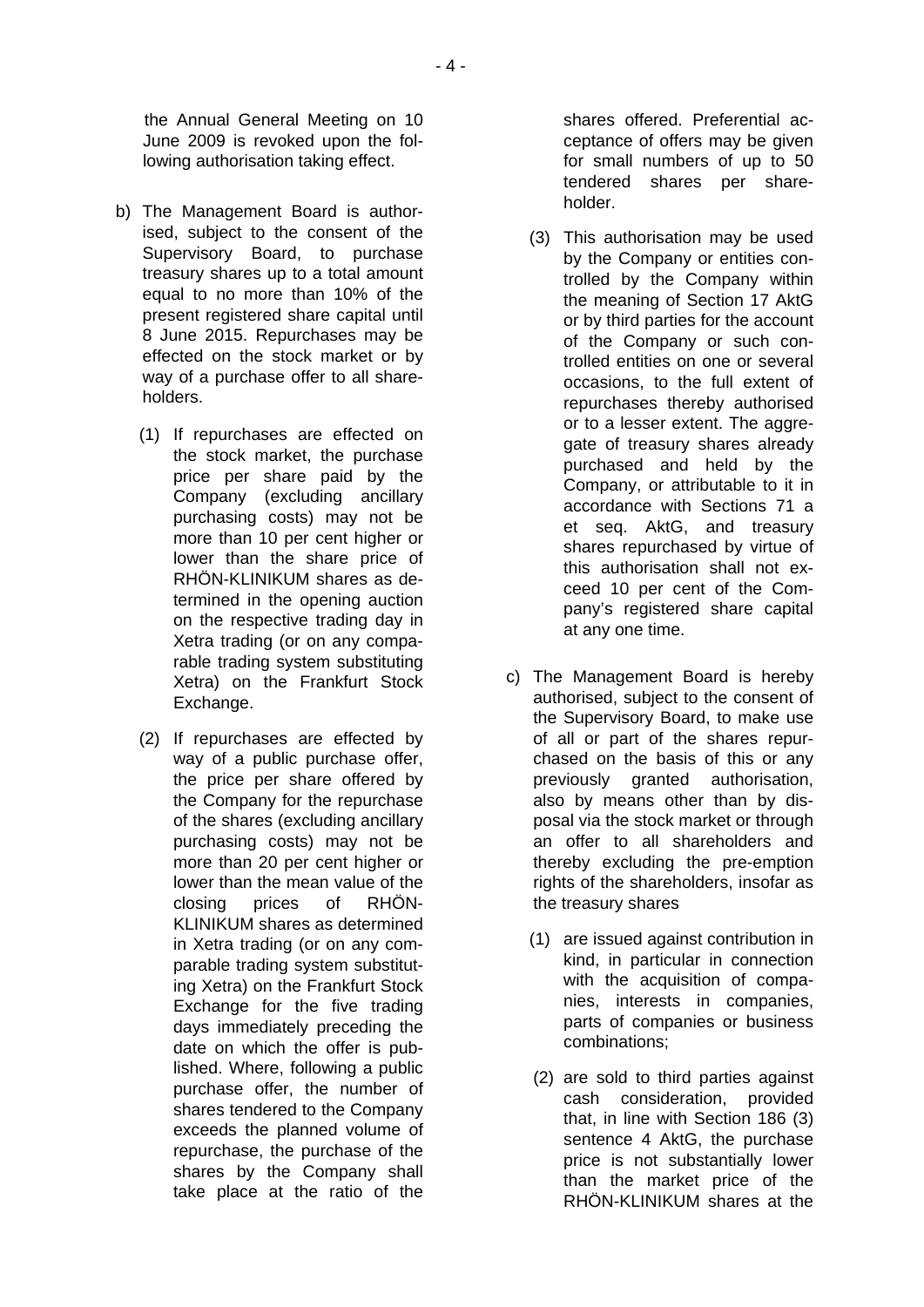date of sale. However, this shall apply only on the condition that the number of repurchased shares to be sold together with the number of new shares issued since the granting of the present authorisation ex subscription rights pursuant to Section 186 (3) sentence 4 AktG shall not in the aggregate exceed 10 per cent of the registered share capital on neither the effective date nor the exercise date of the present authorisation.

Lastly, subject to approval by the Supervisory Board, the Management Board is authorised to redeem part or all of the treasury shares repurchased by virtue of this or any previously granted authorisation without any further shareholders' resolution.

## **Report of the Management Board to the Annual General Meeting pursuant to Section 71 (1) No. 8 AktG in conjunction with Section 186 (4) sentence 2 AktG with regard to Agenda Item 7**

The Management Board submitted a written report on Agenda Item 7 pursuant to Sections 71 (1) No. 8, 186 (4) sentence 2 AktG. From the date of the convening of the Annual General Meeting, the report is available on the premises of the Company for inspection by the shareholders. On request, a copy of this report will be sent to every shareholder without delay and free of charge. The report will also be displayed for inspection at the Annual General Meeting and is made available on the internet homepage of the Company at http://www.rhoen-klinikum-ag.com/agm from the date of convening of the Annual General Meeting.

The report is published with the following content:

Agenda Item 7 contains the proposal to authorise the Company to purchase treasury shares up to an amount equal to no more than 10 per cent of the current registered share capital in the period from the date of adoption of the resolution until 8 June 2015.

The Annual General Meeting of 10 June 2009 had already authorised the Company for a period of 18 months, i.e. until 9 December 2010, to purchase treasury shares in an amount of up to 10 per cent of the registered share capital and, subject to certain conditions, to dispose of these shares by means other than via the stock market or through an offer to all shareholders. This authorisation has not been exercised to date. Since the authorisation expires before the 2011 Annual General Meeting, a new authorisation is required in order to be able to purchase treasury shares also in the future.

Pursuant to Section 71 (1) No. 8 AktG, as amended by the German Act Implementing the Shareholder Rights Directive (ARUG), an authorisation may now be granted for a period of up to five years. It is proposed to make use of this option. This new option, however, does not include a change in the scope of the authorisation. If the volume covered by the authorisation is used up prior to the expiry of the five years' period, the Company may submit to the Annual General Meeting a new resolution proposal regarding the authorisation to repurchase treasury shares.

When purchasing treasury shares, the principle of equal treatment of shareholders pursuant to Section 53a AktG must be observed. The proposed purchase of treasury shares via the stock market or by way of public purchase offer gives due regard to this principle. In the event that, following a public purchase offer, the number of shares tendered for repurchase at the price determined exceeds the volume of the pur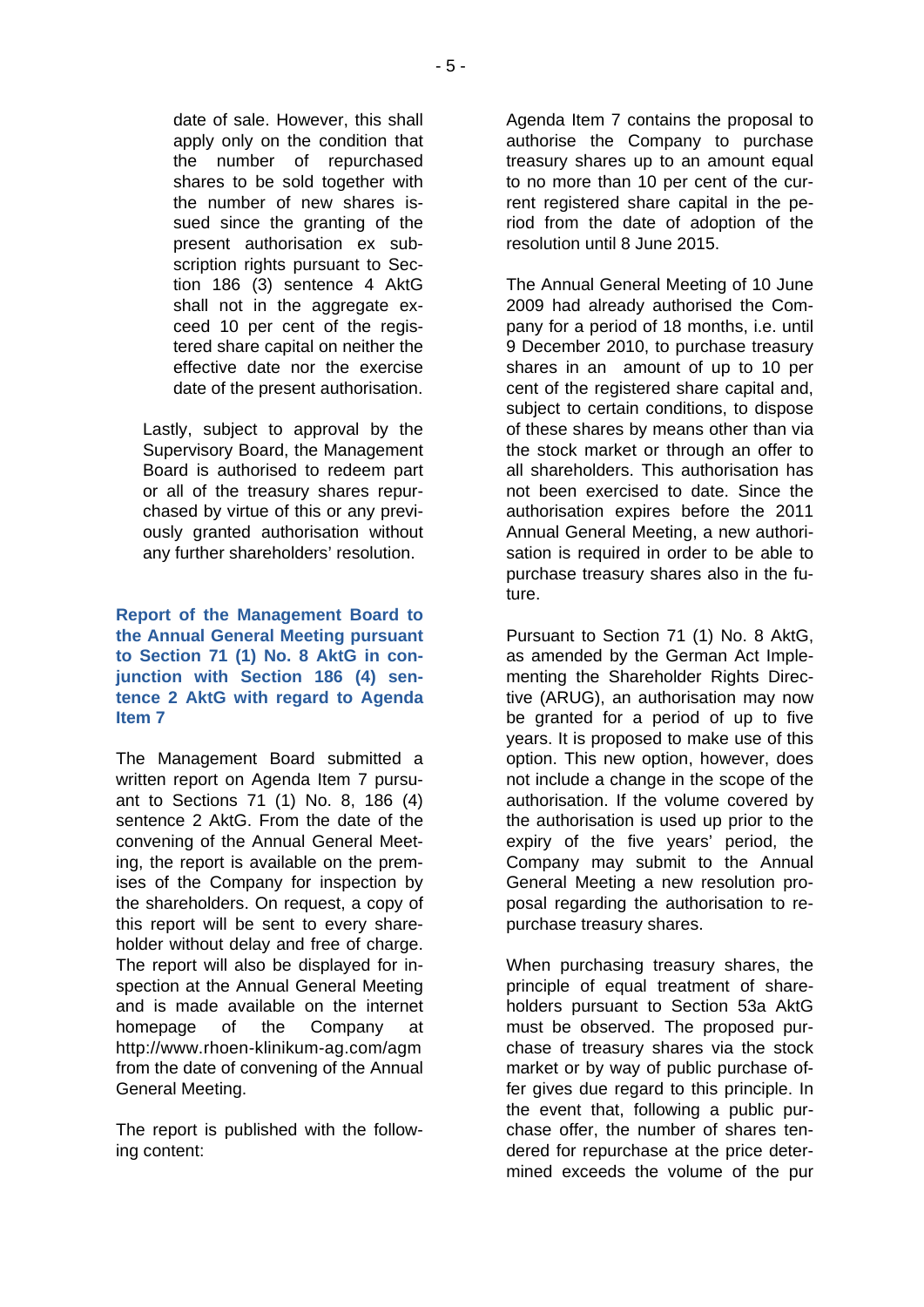chase offer, it will be necessary to allocate quotas. In this context it will be possible to provide for a preferential acceptance of small tenders or small parts of tenders up to a maximum of 50 shares, the purpose of which is to avoid fractional amounts in the determination of the quotas to be purchased as well as small residual amounts in order to facilitate technical execution.

In accordance with the proposed authorisation, the treasury shares purchased by the Company may be either redeemed or resold by way of an offer to all shareholders or via the stock market. The latter two possibilities of disposing of purchased treasury shares respect the shareholders' right to equal treatment also in the event the shares are sold.

The authorisation further provides, in line with the statutory provision in Section 71 (1) No. 8 sentence 5 AktG, that the Company, subject to the consent of the Supervisory Board, may dispose of purchased treasury shares other than via the stock market or other than by way of an offer to all shareholders, thereby excluding the shareholders' preemption right, if such treasury shares, pursuant to Section 186 (3) sentence 4 AktG, are sold at a price which is not substantially lower than the stock market price of the share of RHÖN-KLINIKUM AG at the time of the sale, and provided that the number of the repurchased shares to be sold together with the new shares issued ex subscription rights since the granting of the present authorisation pursuant to Section 186 (3) sentence 4 AktG shall not in the aggregate exceed 10 per cent of the registered share capital of the Company on neither the effective date nor the exercise date of the present authorisation. The possibility of disposal other than via the stock market or by way of an offer to all shareholders is in the interest of the Company and of the shareholders as the disposal of shares, for example to institutional investors, allows the Company to attract and gain additional domestic and international shareholders. This authorisation will enable the Company to respond quickly and flexibly to the given stock market situation.

By limiting the sale of treasury shares to a maximum amount of 10 per cent of the registered share capital, it is ensured that both the economic as well as the voting interests of the shareholders are not unduly impaired also in the event of a sale of the treasury shares ex preemption rights of the shareholders. Since the shares sold ex pre-emption rights of the shareholders may only be sold at a price which is not substantially lower than the stock market price of the share of RHÖN-KLINIKUM AG at the time of the sale, shareholders do not incur any disadvantage since they may acquire the requisite number of shares to preserve their participation ratio on nearly identical terms via the stock market. The Management Board shall – giving due regard to the respective stock market situation – endeavour to keep any discount on the stock market price permitted within the scope of Section 186 (3) sentence 4 AktG as low as possible.

Furthermore, the Company is to be given the possibility of using treasury shares as (partial) consideration for the acquisition of other companies, interests in companies or of parts of companies as well as for business combinations. For this reason, the authorisation provides for the possibility, subject to the consent of the Supervisory Board, to dispose of all or part of the purchased treasury shares by means other than via the stock market or through an offer to all shareholders, thereby excluding the subscription right, provided that this is made against contribution in kind in connection with the aforementioned purpose.

The Company is also to be enabled to expand in future through further takeovers of hospitals. The legal provisions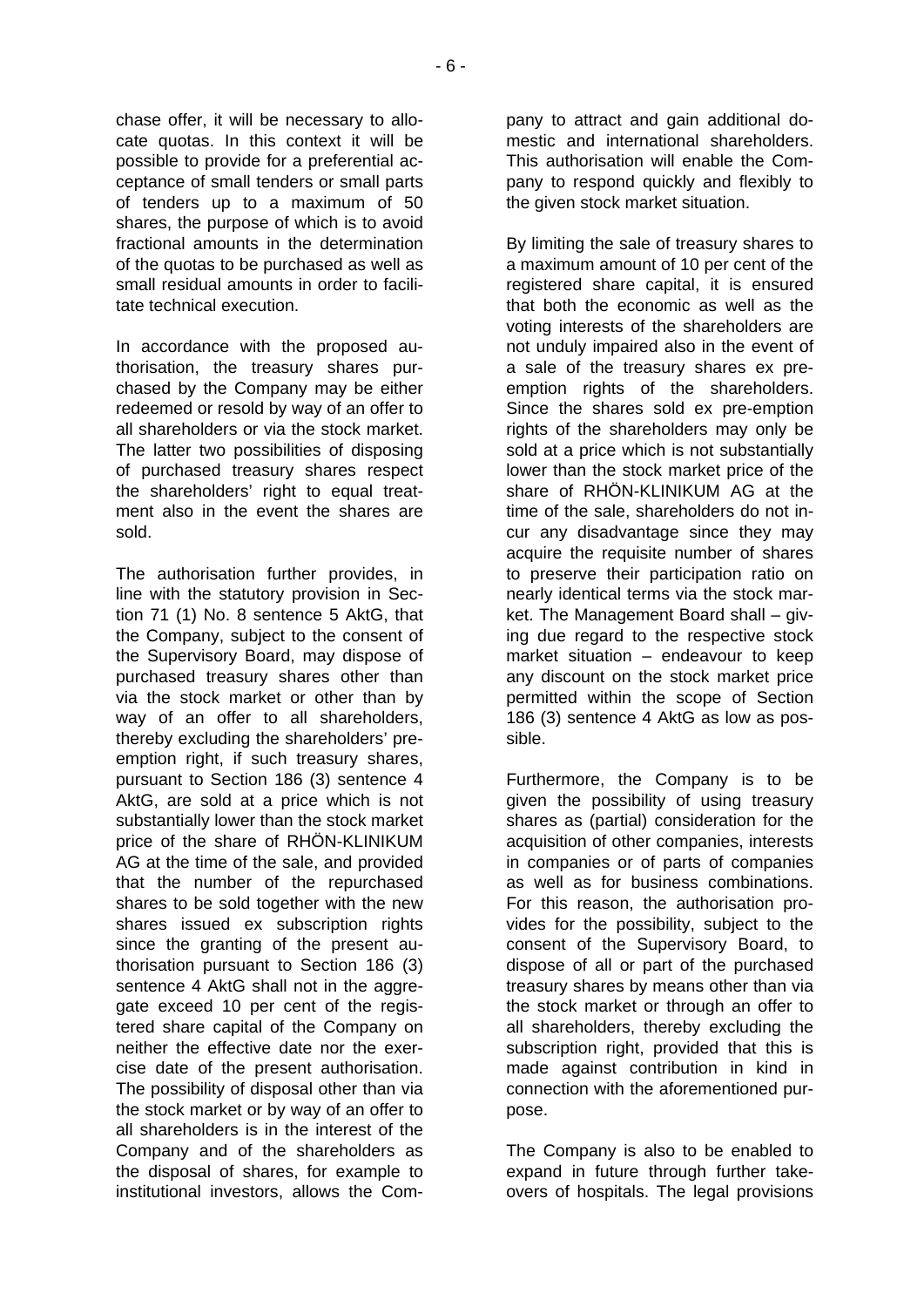of German hospital requirement planning in the area of acute inpatient healthcare delivery to statutorily insured patients do not legally rule out growth through the establishment of new hospitals, but this is virtually impossible in practice. Further expansion will be achieved first and foremost through the acquisition of existing hospitals. The proposed authorisation gives the Management Board the requisite manoeuvring room to quickly and flexibly respond, in the interests of the Company and its shareholders, to favourable offers or to other opportunities as they arise and to exploit the scope for expansion by acquiring companies or interests in companies, also using treasury shares as an acquisition currency.

After weighing up all these circumstances, the authorisations set forth in the resolution proposal for the exclusion of pre-emption rights in the event of a disposal at a price close to the stock market price and for the acquisition of companies and interests in companies are necessary, suitable, reasonable and expedient in the interests of the Company.

There are currently no specific plans to exercise such authorisation. The Management Board, however, will report to the Annual General Meeting in each case that the authorisation is exercised.

## **8. Elections to the Supervisory Board**

Pursuant to Section 10 para. 1 of the Articles of Association, Sections 96 (1) and 101 (1) AktG and Section 7 (1) sentence 1 no. 3 of the German Co-Determination Act, (*Mitbestimmungsgesetz*, MitBestG) dated 4 May 1976, the Company's Supervisory Board is composed of 20 members, ten of whom are elected by the Annual General Meeting and ten by the employees.

At the end of the Annual General Meeting on 9 June 2010, both the term of the ten Supervisory Board members elected

by the Annual General Meeting as well as the term of the ten members elected by the employees, shall end. The election of the employee representatives will presumably be completed on 20 May 2010. The ten Supervisory Board members chosen by the Annual General Meeting are therefore to be elected by the Annual General Meeting. The Annual General Meeting is not bound to candidate proposals in this regard.

In accordance with the recommendations of the German Corporate Governance Code, it is intended to proceed with the elections by way of individual nominations (*Einzelwahl*).

The Supervisory Board proposes to elect the following persons as shareholder representatives to the Supervisory Board:

8.1 Eugen Münch, Bad Neustadt a. d. Saale, Chairman of the Supervisory Board

It is intended that Mr Münch will again run for the position of Chairman on the Supervisory Board. Mr Münch is a member of the following statutorily prescribed Supervisory Boards and similar domestic or foreign supervisory bodies of commercial businesses:

- Advisory Council of the Deutsche Hospizstiftung
- Advisory Council of the Deutsche Schlaganfall-Hilfe
- Member of the Presidential Committee of the Würzburg/Schweinfurt chamber of trade and commerce (*Industrieund Handelskammer, IHK*)
- Deputy Chairman of the Management Board of the Bundesverband Deutscher Privatkliniken e.V.
- 8.2 Prof Dr Gerhard Ehninger, Dresden, medical doctor and director of the university hospital in Dresden

Prof Dr Ehninger is a member of the following statutorily prescribed Su-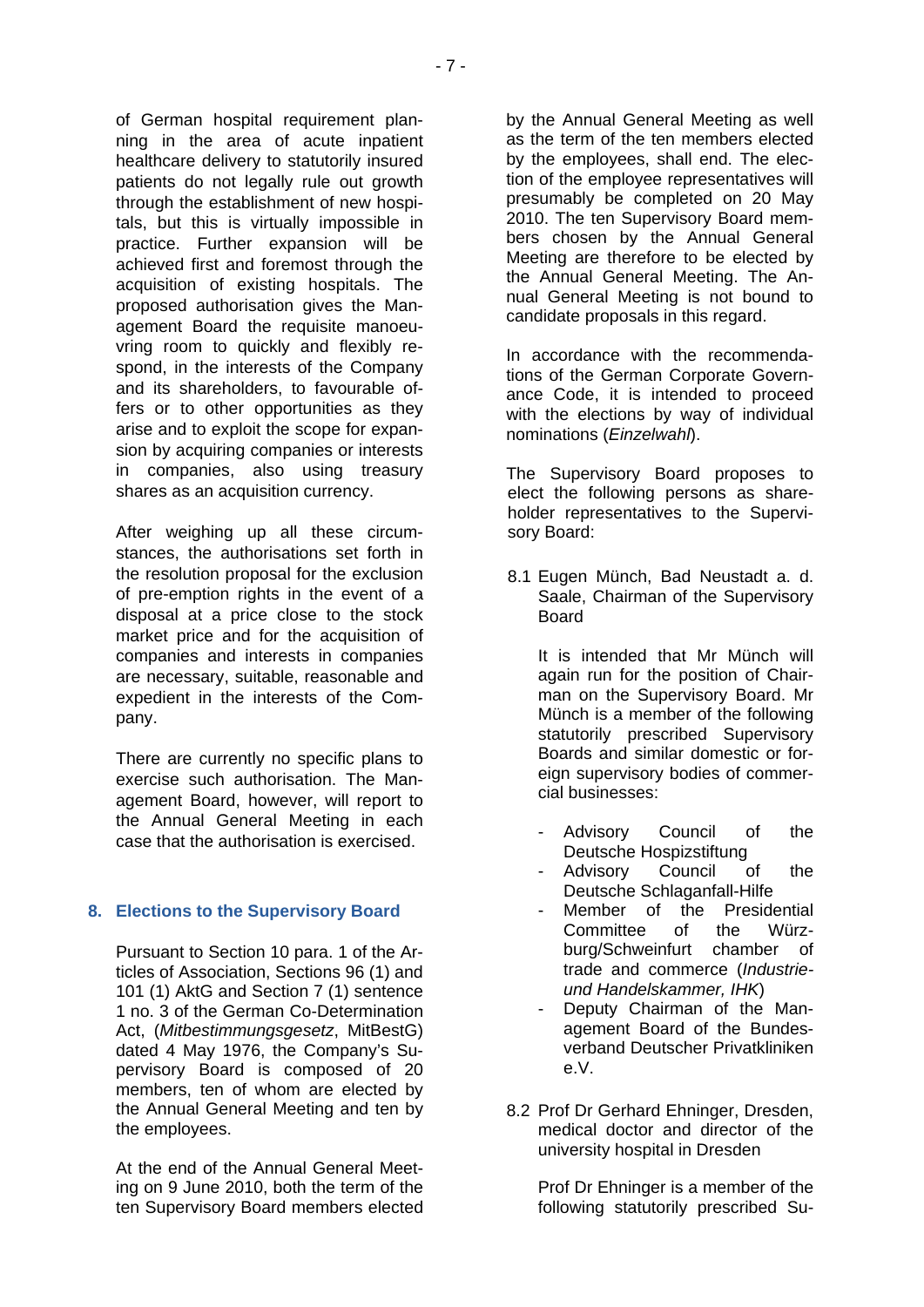pervisory Boards and similar domestic or foreign supervisory bodies of commercial businesses:

- Supervisory Board of the Universitätsklinikum Gießen und Marburg GmbH, Gießen
- Advisory Council of the DKMS Stiftung Leben spenden, Tübingen
- Board Member of DKMS America, New York, USA
- Board Member of DKMS Polska, Warsaw, Poland.
- 8.3 Caspar von Hauenschild, Munich, self-employed management consultant

Mr von Hauenschild is a member of the following statutorily prescribed Supervisory Boards and similar domestic or foreign supervisory bodies of commercial businesses:

- Supervisory Board of St. Gobain ISOVER AG, Ludwigshafen
- Advisory Board of oekomresearch AG, Munich.
- 8.4 Detlef Klimpe, Aachen, German lawyer (Rechtsanwalt) in the law practice Leinen & Derichs, Cologne

Mr Klimpe is a member of the following statutorily prescribed Supervisory Boards and similar domestic or foreign supervisory bodies of commercial businesses:

- Supervisory Board of the Universitätsklinikum Gießen und Marburg GmbH, Gießen
- 8.5 Prof Dr Dr sc (Harvard) Karl W. Lauterbach, Cologne, member of the German Parliament (*Bundestag*)

Prof Dr Dr sc (Harvard) Lauterbach is not a member of statutorily prescribed Supervisory Boards or similar domestic or foreign supervisory bodies of commercial businesses.

8.6 Michael Mendel, Vienna, Austria, member of the Management Board of the Austrian Volksbanken-AG

> Mr Mendel is a member of the following statutorily prescribed Supervisory Boards and similar domestic or foreign supervisory bodies of commercial businesses:

- Supervisory Board of Altium AG, Munich
- Supervisory Board of Aveco AG, Frankfurt am Main
- 8.7 Dr Brigitte Mohn, Gütersloh, member of the Management Board of the Bertelsmann Foundation

Dr Mohn is a member of the following statutorily prescribed Supervisory Boards and similar domestic or foreign supervisory bodies of commercial businesses:

- Chairman of the Supervisory Board of Phineo gAG, Berlin
- Supervisory Board of Bertelsmann AG, Gütersloh
- Advisory Board of MEDICLIN AG, Offenburg
- Advisory Board of the Help-Group, Bonn-Alfter
- Chairman of the Management Board of the Stiftung Deutsche Schlaganfall-Hilfe, Gütersloh
- Member of the Board of Trustees of the Deutsche Kinderturnstiftung, Frankfurt am Main
- Member of Bertelsmann Verwaltungsgesellschaft mbH
- Member of the Board of Trustees of the Stiftung Michael Skopp, Bielefeld
- Deputy Chairman of the Management Board of the Stiftung Praxissiegel e.V., Gütersloh
- Member of the Board of Trustees of the Stiftung Dialog der Generationen, Düsseldorf
- Member of the Advisory Council of the Stiftung Wittenberg-Zentrum für globale Ethik, Lutherstadt Wittenberg.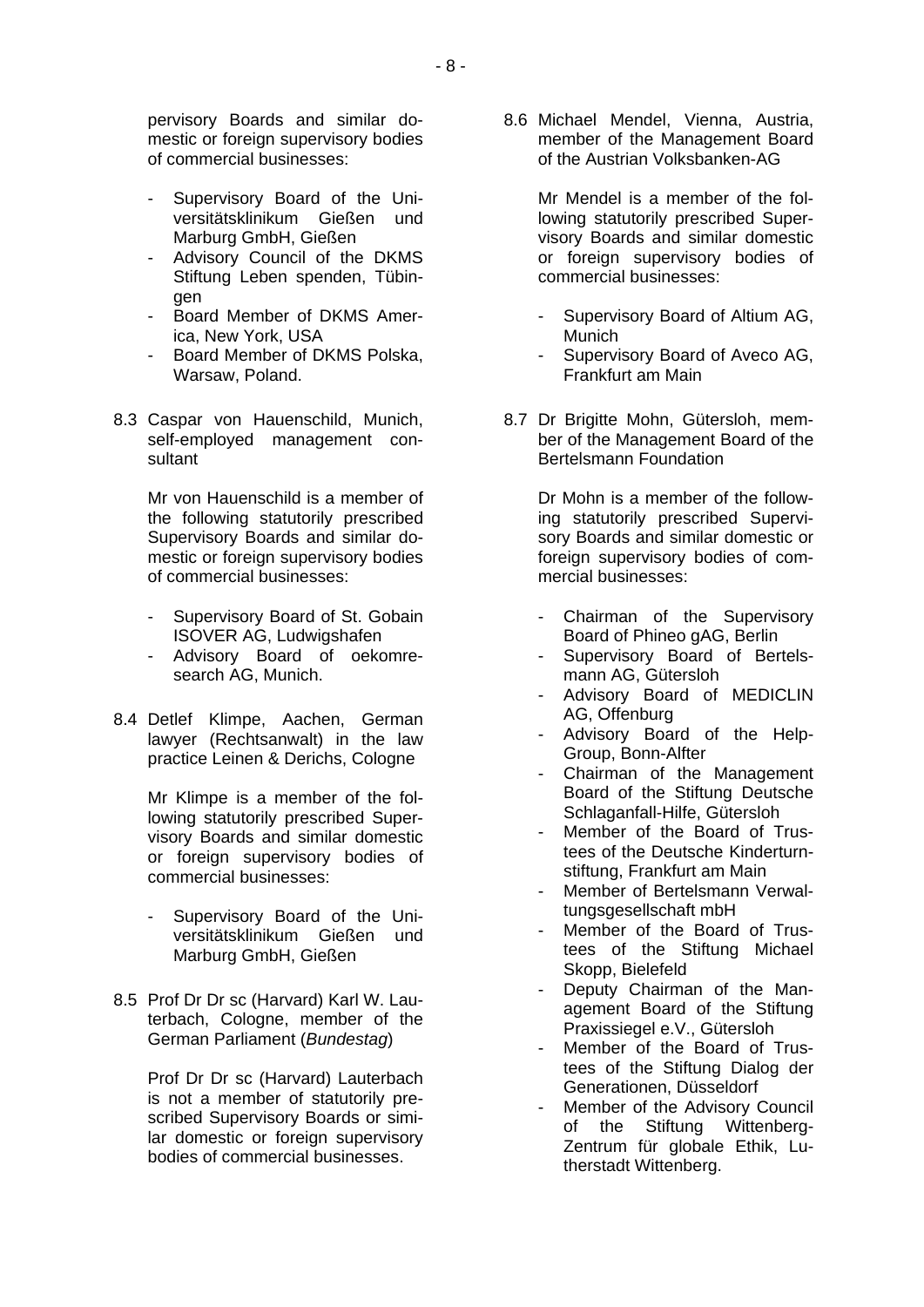8.8 Wolfgang Mündel, Kehl, selfemployed accountant and tax advisor

> Mr Mündel is a member of the following statutorily prescribed Supervisory Boards and similar domestic or foreign supervisory bodies of commercial businesses:

- Chairman of the Advisory Board of Jean d'Arcel Cosmétique GmbH & Co KG, Kehl.
- 8.9 Jens-Peter Neumann, Paphos, Cyprus, self-employed management consultant

Mr Neumann is not a member of statutorily prescribed Supervisory Boards or similar domestic or foreign supervisory bodies of commercial businesses.

8.10 Dr Rüdiger Merz, Munich, Managing Director of Clemens Haindl Verwaltungs GmbH

> Dr Merz is not a member of statutorily prescribed Supervisory Boards and similar domestic or foreign supervisory bodies of commercial businesses.

The election is made for the period until the end of the Annual General Meeting which formally approves the actions of the Supervisory Board for the 2014 financial year. The term of each member of the Supervisory Board shall in any case expire at the end of that Annual General Meeting, before the beginning of which such Supervisory Board member reaches 70 years of age.

## **9. Resolution on the amendment of the Articles of Association to comply with the German Act Implementing the Shareholder Rights Directive (ARUG)**

The German Act Implementing the Shareholder Rights Directive has

changed the corporate law deadlines for registration for the Annual General Meeting and for proof of the entitlement to participate.

The Management Board and the Supervisory Board therefore propose to fully restate Section 16 of the Articles of Association (Conditions for participation):

#### **"§ 16**

#### Conditions for participation

- 1. Shareholders who wish to participate in the Annual General Meeting or exercise their voting rights shall register for the Annual General Meeting and provide proof of their entitlement to participate. The registration and the evidence of entitlement must be received by the Company, at the address indicated for this purpose in the convening notice, at least six days before the Annual General Meeting (registration deadline). The day of the Annual General Meeting and the day of the receipt of the registration shall not be counted.
- 2. Special proof of shareholding, issued in text form by the custodian institution, shall suffice as proof of entitlement as per para. 1. Proof of shareholding regarding shares not held in a securities account at a credit institution or in collective custody (*Girosammelverwahrung*) may also be issued by a German notary, the Company or a credit institution, against presentation of the shares. The proof of shareholding must apply to the point in time set out for this purpose in the German Stock Corporation Act.

The Company shall be entitled, in cases of doubt about the correctness or authenticity of the proof of entitlement, to request suitable further proof. Should there also be doubts about the latter, the Company may refuse the shareholder's entitlement to participate in the An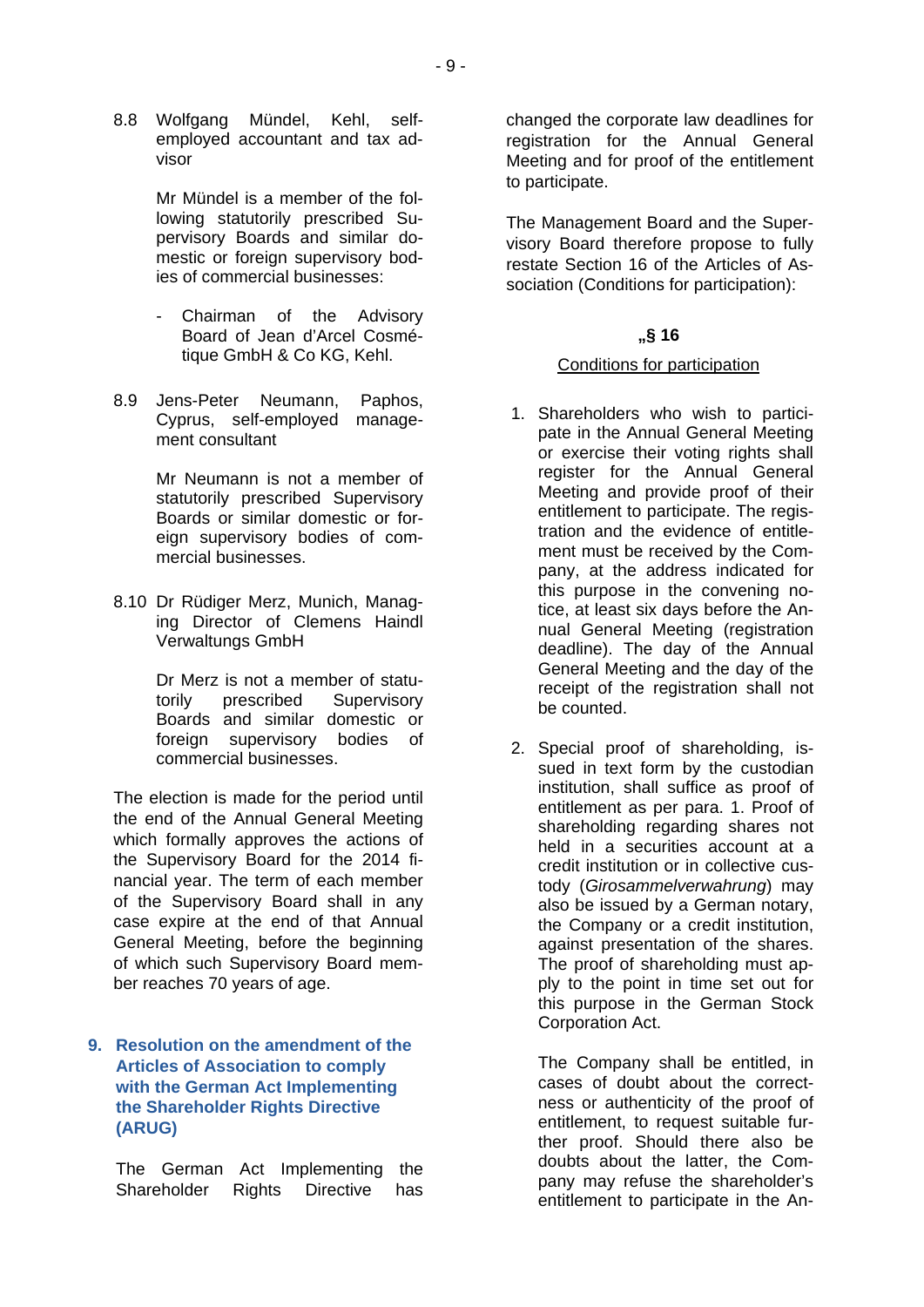nual General Meeting or exercise his or her voting rights.

3. The registration and the proof of shareholding shall be in German or English, other languages may be authorised in the convening notice."

#### **FURTHER INFORMATION ON THE CON-VENING OF THE ANNUAL GENERAL MEETING AND ON THE ANNUAL GEN-ERAL MEETING**

We have asked the credit institutions to forward the convening notice for the Annual General Meeting to all shareholders for whom they hold the shares in RHÖN-KLINIKUM AG in custody. Shareholders who do not receive this information by two weeks before the Annual General Meeting are requested to order these documents from their respective custodian bank.

#### **1. Prerequisites for the participation in the Annual General Meeting and the exercise of voting rights**

Those shareholders shall be entitled to participate in the Annual General Meeting and to exercise their voting rights who register with the Company under the following address and submit special proof of their shareholding issued by their custodian institution to the following address:

RHÖN-KLINIKUM AG c/o Computershare HV-Services AG Prannerstraße 8 80333 Munich, Germany; or

by fax: +49 (0)89 / 3090374675; or

by email: anmeldestelle@computershare.de

The proof of shareholding must refer to the commencement of the 21st day before the Annual General Meeting, that is 19 May 2010, 00.00 hrs, ("Record Date") and be received by the Company together with the registration no later than 2 June 2010 (24.00 hrs) at the address specified. Under the specified contact data, Computershare HV-Services AG will act as the Company's agent for receipt. The proof of shareholding with respect to shares not held in a securities account of a credit institution or in collective custody may also be issued by a German notary, the Company or a credit institution against presentation of the shares. The registration and the proof of shareholding must be in text form (Section 126 b German Civil Code (*Bürgerliches Gesetzbuch*, BGB) and in the German or English language.

After receipt of the registration and the proof of shareholding by the Company, the shareholders will be sent an admission ticket for the Annual General Meeting bearing their name, stating the number of shares for which proof has been furnished and at the same time serving as a ticket of admission to the Annual General Meeting for a representative presenting proper proof of identification. To ensure that they receive the admission tickets on time, we kindly ask the shareholders to make early arrangement for their registration and proof to be submitted.

As regards the participation in the meeting or the exercise of voting rights, only such person is deemed to be a shareholder in relation to the Company who has furnished special proof of shareholding. The entitlement to participate or the scope of the voting right is exclusively based on the shareholding as at the Record Date. The Record Date does not entail a lock-up on the disposal of shares. Even in the event of a complete or partial disposal of the shareholding after the Record Date, only the shareholding of the registered person as at the Record Date will be relevant for the participation and the scope of the voting right; this means that sales of shares after the Record Date do not have any effect on the entitlement to participate in the Annual General Meeting and the scope of voting rights. The same shall apply if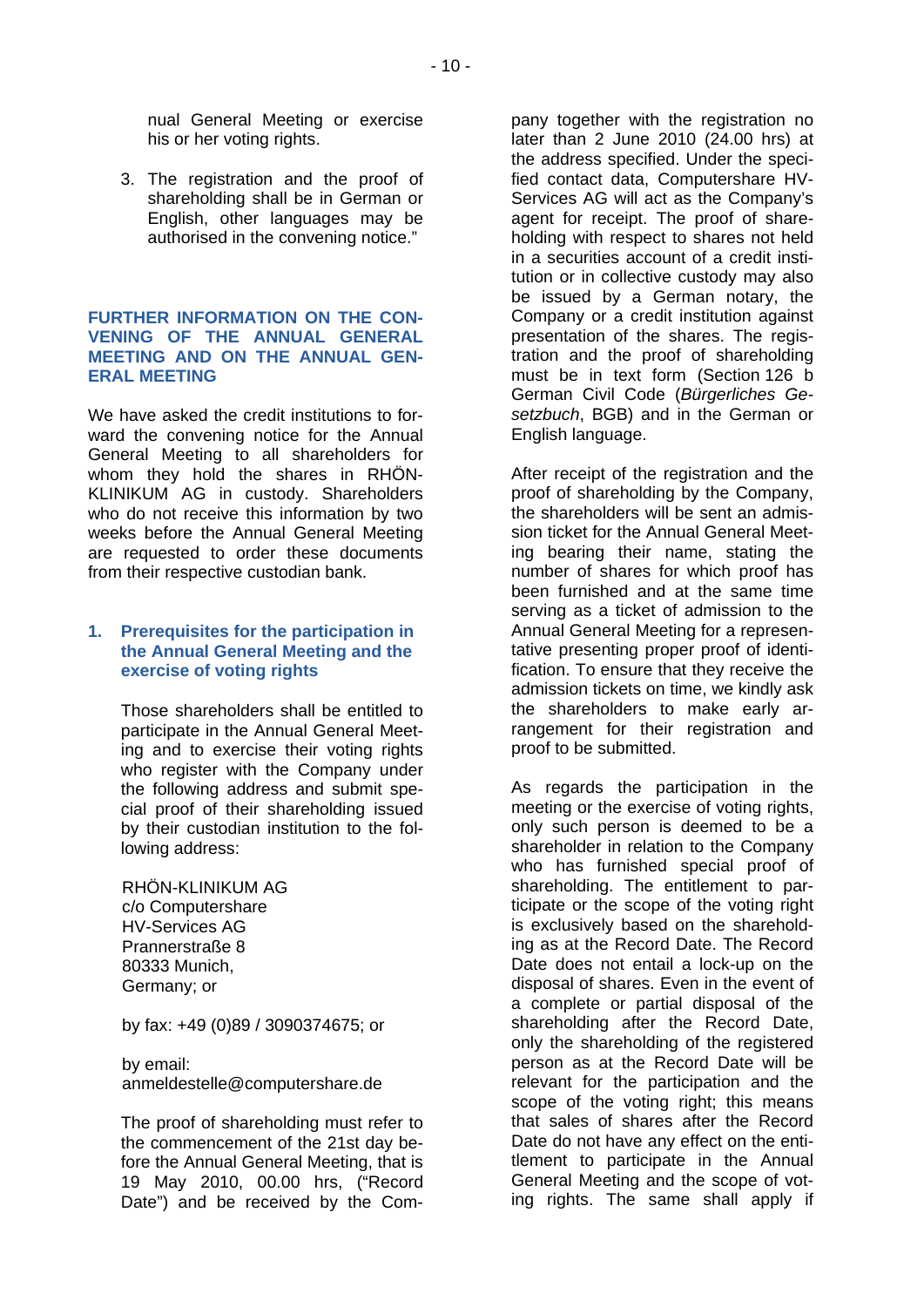shares are newly or additionally acquired after the Record Date. Persons who do not hold any shares at the Record Date and become shareholders only after that date will only be entitled to participate in the meeting and the voting with respect to the shares held by them insofar as they are appointed as proxy or are granted authorisation to participate and exercise these rights.

## **2. Representation for voting by proxy**

Shareholders not wishing to participate in the Annual General Meeting in person may exercise their voting rights by appointing a proxy, e.g. a credit institution, a shareholders' association, third parties or proxies appointed by the Company. Also in this case, a timely registration together with the submission of the proof of shareholding will be required.

The shareholders who have registered for the Annual General Meeting in due time receive a proxy form together with the admission ticket form. Furthermore, a form for granting of proxy voting rights as well as a form for revoking such grant will be available on the internet homepage of the Company at http://www.rhoen-klinikum-ag.com/agm shortly after convening of the Annual General Meeting. Shareholders wishing to appoint a proxy are requested to preferentially use the proxy form sent along with the admission ticket in order to issue such authorisation.

Generally, the grant of authorisation, the revocation and proof of such authorisation to the Company need to be in text form if the proxy for the exercise of voting rights is neither a credit institution nor a shareholders' association nor any other institution or legal entity which is equated to them pursuant to Sections 135 (8) and (10) AktG.

If an authorisation to exercise voting rights is granted to credit institutions, institutions or corporations equated to them (Sections 135 (10), 125 (5) AktG) and to shareholders' associations or legal entities within the meaning of Section 135 (8) AktG, some specific features usually have to be taken into account: text form is not required, but the proxy must record the authorisation in a verifiable form; in addition, it has to be complete and may only include statements related to the exercise of voting rights. We therefore request our shareholders to consult on this issue with the credit institutions, shareholders' associations or legal entities or institutions equated to such credit institutions and shareholders' associations.

If a shareholder appoints more than one person as proxy, the Company may reject one or several of them.

Any authorisation must either be evidenced by the proxy at the date of the Annual General Meeting; it is also possible to issue an authorisation and provide the respective evidence by way of a declaration vis-à-vis the Company, which may be sent by post or electronically by e-mail and must be received at the following address no later than 8 June 2010, 24.00 hrs:

#### RHÖN-KLINIKUM AG

- Hauptversammlung - Salzburger Leite 1 97616 Bad Neustadt a. d. Saale, Germany; or

by email: hv@rhoen-klinikum-ag.com

We offer our shareholders the possibility of authorising proxies, who are appointed by the Company and bound by instructions, prior to the Annual General Meeting. A form for granting of proxy voting rights and issuing of instructions for representation by proxies appointed by the Company will be provided to the shareholders on the admission ticket form for the Annual General Meeting. The form for granting of authorisation to the proxies appointed by the Company will also be available on the internet homepage of the Company at http://www.rhoen-klinikum-ag.com/agm shortly after convening of the Annual General Meeting. However, there is no obligation to use the form offered by the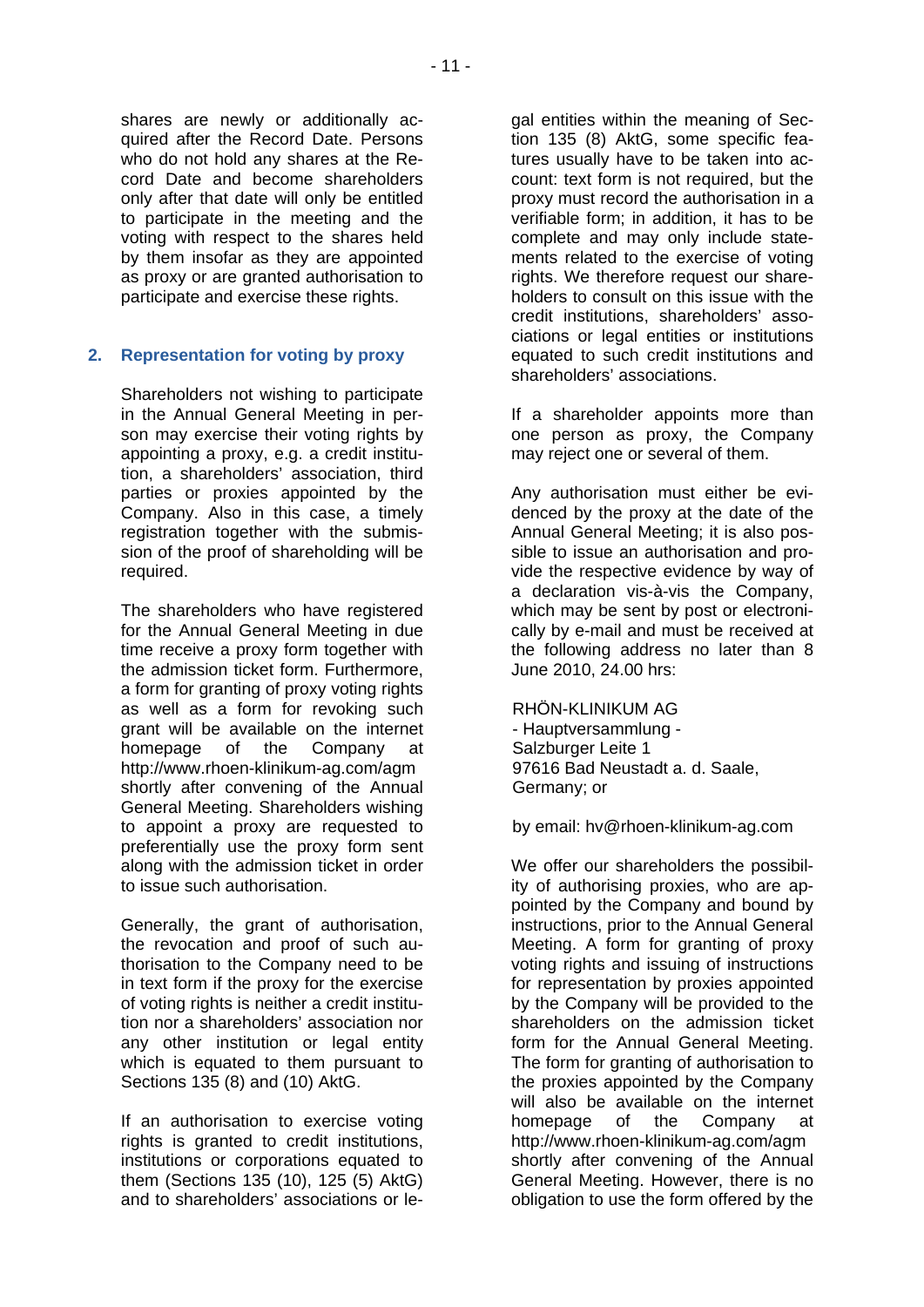Company in order to authorise, or issue instructions to, proxies appointed by the Company. All proxies appointed by the Company, however, require in each case clear voting instructions by shareholders regarding the individual items of the Agenda which are subject to resolution. Otherwise, their authorisation will be null and void. The proxies are obliged to vote in accordance with the instructions given by the shareholders.

Shareholders wishing to take advantage of the opportunity to authorise a proxy or proxies appointed by the Company are kindly asked to order their admission ticket as soon as possible to ensure that their admission ticket is available in due time.

The authorisation of proxies appointed by the Company, the revocation and the proof of such authorisation vis-à-vis the Company need to be in text form, as well. However, we kindly ask you to also sign the authorisation of proxies appointed by the Company before you submit it to us; this is to ensure that we can record the authorisation in a verifiable form. Further details regarding the authorisation of and voting instructions to proxies appointed by the Company prior to the Annual General Meeting are given on the admission ticket form. The authorisation of and voting instructions to proxies appointed by the Company must be received by the Company by post or electronically by e-mail at the following address no later than 8 June 2010, 24.00 hrs:

RHÖN-KLINIKUM AG - Hauptversammlung - Salzburger Leite 1 97616 Bad Neustadt a. d. Saale, Germany; or

by email: hv@rhoen-klinikum-ag.com

#### **3. Shareholder motions and voting proposals, right to obtain information**

*a) Supplemental Items upon request of a minority (Section 122 (2) AktG)* 

Shareholders whose shares together reach the pro-rata portion of the registered share capital of  $\epsilon$  500,000 (this corresponds to 200,000 shares) may request that items be put on the Agenda and be announced. Each new Agenda Item has to be submitted with a statement of reasons or a resolution proposal. The request is to be addressed to the Management Board in writing and must be received by the Company at the below address at least 30 days prior to the meeting, i.e. no later than 9 May 2010, 24.00 hrs:

RHÖN-KLINIKUM AG - Management Board - Salzburger Leite 1 97616 Bad Neustadt a. d. Saale, Germany

*b) Shareholder motions and voting proposals (Sections 126 (1) and 127 AktG)* 

Pursuant to Section 126 (1) AktG, each shareholder is entitled to submit counterproposals to the resolutions proposed by the Management Board and the Supervisory Board regarding Agenda Items. The same applies to counterproposals to voting proposals regarding the election of members of the Supervisory Board and auditors (Section 127 AktG). Such counterproposals are to be directed exclusively to:

RHÖN-KLINIKUM AG - Hauptversammlung - Salzburger Leite 1 97616 Bad Neustadt a.d. Saale, Germany; or

by email: hv@rhoen-klinikum-ag.com

The Company – subject to Sections 126 (2) and (3), 127 AktG – will immediately make all counterproposals and voting proposals by other shareholders which are submitted to this address at least 14 days prior to the Annual General Meeting, i.e. no later than 25 May 2010, 24.00 hrs available to all shareholders on the internet homepage of the Company at http://www.rhoenklinikum-ag.com/agm. Any statements by the management will also be pub